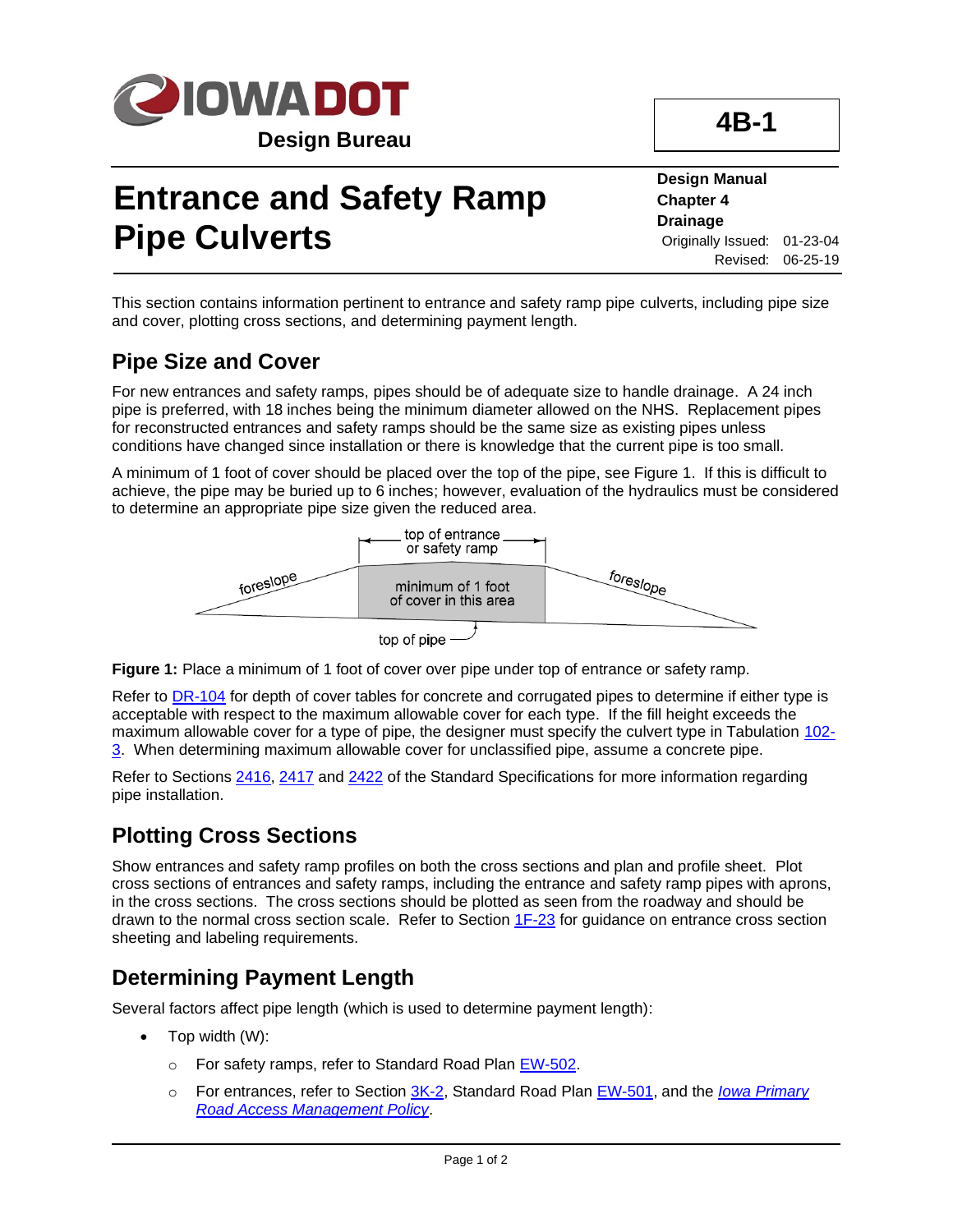- Foreslope at the pipe. As shown on EW-501 and EW-502, an 8:1 or flatter forslope is used with a pipe. For situations involving a steep ditch or roadway grade, 4% or more, the designer may want to adjust the foreslopes to reduce pipe length. Refer to Section [3F-3](03f-03.pdf) for details pertaining to transverse foreslope adjustments.
- Depth of fill over the pipe. Deeper fill means longer foreslopes, resulting in longer pipes.

Measurement is done between the intercepts of the top of the aprons with the foreslopes

#### **Payment Length for RCP**

When concrete pipe with concrete apron is specified, payment length is determined by first subtracting two times the distance C for the apron (refer to Standard Road Plan [DR-201\)](../SRP/IndividualStandards/dr201.pdf) from the measured length and then rounding up to the nearest two foot increment (concrete pipe is typically provided in two foot lengths).

#### **Payment Length for CMP and Unclassified Pipe**

When CMP or unclassified pipe is specified, payment length is determined by rounding the measured length up to the nearest foot (CMP is provided in one foot lengths).

## **Example 1**

A 24 inch RCP is being placed under a 30 foot entrance which has 9 feet of fill over the top of the pipe and foreslopes of 8:1 at the pipe (see Figure 2). Determine the payment length if the ditch grade through the entrance is 2%.



**Figure 2:** Cross section of entrance for Example 1.

The measured length between the intercepts of the top of the aprons with the foreslopes is 171.21 feet. The C distance listed on [DR-201](../SRP/IndividualStandards/dr201.pdf) for a 24 inch pipe (assuming a Type 2 apron) is 2.50 feet (2'-6"). Payment length is determined by subtracting  $2 \times C$  from the measured length (171.21' –  $2 \times 2.50' = 166.21$ ) feet) and rounding up to the next 2 foot increment, resulting in a payment length of 168 feet.

## **Example 2**

A 24 inch CMP is being placed under a 36 foot entrance which has six feet of fill over the top of the pipe (see Figure 3). The ditch grade is 6.5%. Determine the payment length if the ditch grade through the entrance is 6.5%.



**Figure 3:** Cross section of entrance for Example 2.

Since the ditch grade is 6.5% the foreslopes have been adjusted to 17:1 upstream and 5:1 downstream relative to a flat horizontal plane (see Section [3F-3\)](03f-03.pdf). The measured length between the intercepts of the top of the aprons with the foreslopes is 119.82 feet. The measured length is then rounded up to the nearest one foot increment, resulting in a payment length of 120 feet.